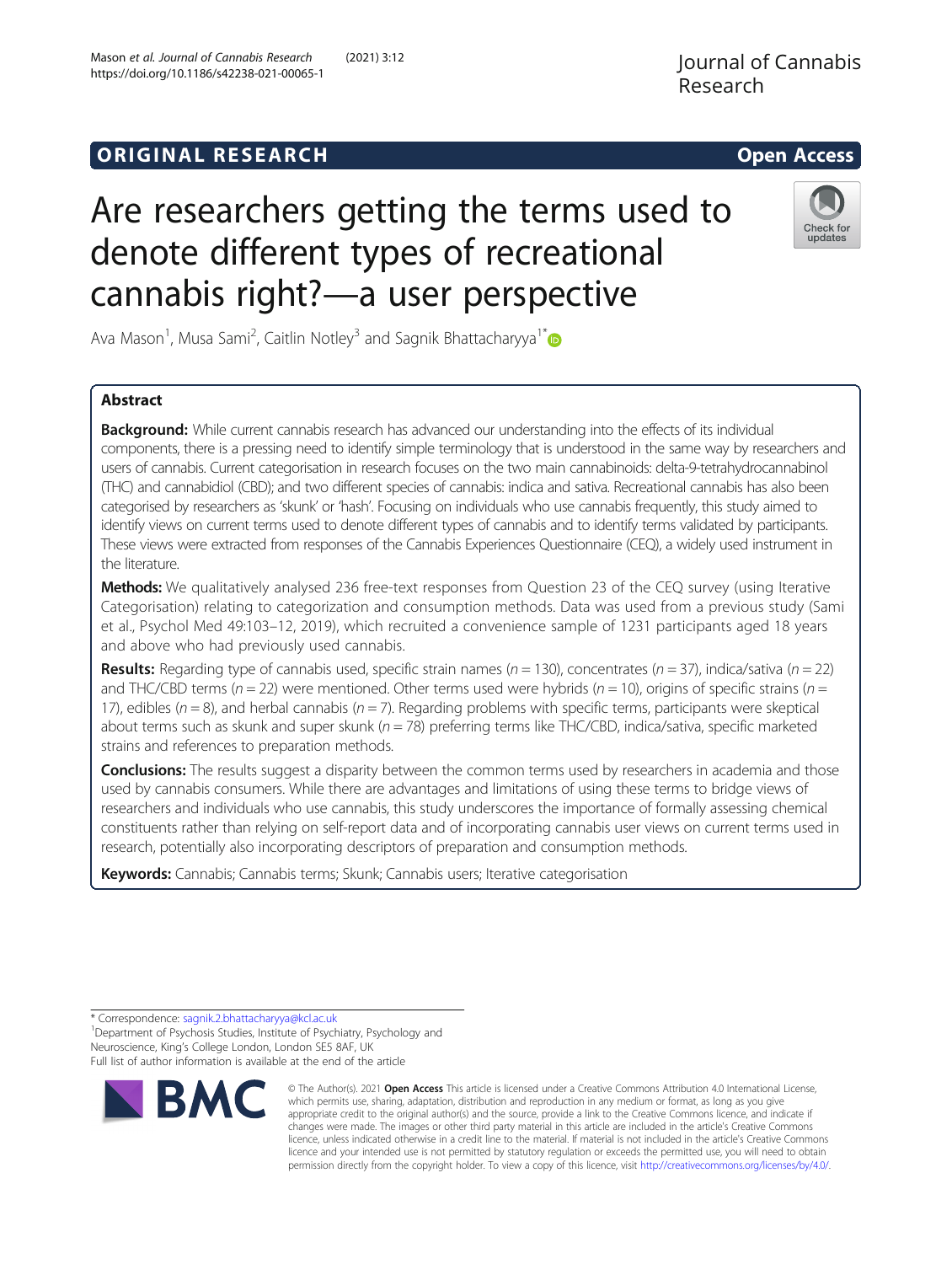# Background

Cannabis is one of the most widely cultivated psychoactive drugs consumed by 3.9% of the global population aged 15–64 years old World Drug Report ([2020\)](#page-9-0). Cannabis has over 120 different cannabinoid compounds (specific to cannabis) with over 600 different terpenoids and flavonoids (Ahmed et al. [2015;](#page-8-0) Radwan et al. [2015\)](#page-9-0). The two primary cannabinoids that are most abundant in common cannabis strains are: delta-9-tetrahydrocannabinol (THC) and cannabidiol (CBD). Human experimental studies have shown that acutely both THC and CBD may have opposing effects on behaviour and cognition (Bhattacharyya et al. [2010;](#page-8-0) Colizzi and Bhattacharyya [2017;](#page-8-0) Hindocha et al. [2015](#page-8-0)). Following chronic exposure or repeated dosing, THC may increase the risk of onset and relapse of psychosis, while CBD may oppose its harmful effects (Morgan and Curran [2008;](#page-9-0) Schoeler et al. [2016](#page-9-0)) and have antipsychotic effects (Schoevers et al. [2020](#page-9-0)) with good tolerability (Iffland and Grotenhermen [2017\)](#page-9-0).

Due to the opposing health effects seen with different cannabinoids, recent research has moved from treating cannabis as one entity to a more fine-grained understanding. This includes measuring the concentration of cannabinoids, particularly THC and CBD (Englund et al. [2017](#page-8-0); Morgan and Curran [2008\)](#page-9-0). Botanists have combined this research of cannabinoids with their focus on morphological distinctions (Clarke and Merlin [2016](#page-8-0)) to categorise cannabis types into two species: sativa and indica (Piomelli and Russo [2016](#page-9-0)). Cannabis sativa often has lower levels of THC to CBD, compared to cannabis indica, presenting with higher levels of THC (Clarke and Merlin [2016](#page-8-0); Hillig and Mahlberg [2004\)](#page-8-0). It is possible to crossbreed cannabis plants to contain both indica and sativa characteristics, producing strains known as hybrids, potentially affecting the validity of such categorization (Piomelli and Russo [2016\)](#page-9-0). Market strain names (such as 'Haze') that are bought by individuals who recreationally use cannabis are usually described based on their species and THC content. As well as these more detailed outlooks, research has also focused on how the method of preparation and consumption alters the effects of cannabis. Methods such as 'vaping' (Budney et al. [2015](#page-8-0)) and 'blasting', where products such as 'shatter', 'wax' or 'dabs' are consumed can cause products originating from the same plant to often have dissimilar effects (Stogner and Miller [2015a](#page-9-0)) due to variability in the amount of THC and the rate at which it may be consumed through different methods (Stogner and Miller [2015b](#page-9-0)). Therefore, how cannabis is consumed may also influence its effects apart from the concentration of different cannabinoids.

Self-report measurements have been used to examine detailed responses on the type of cannabis used by participants (The Medical Marijuana Patient Use

Questionnaire, Bonn-Miller et al. [2014](#page-8-0); Cannabis Experience Questionnaire, (Barkus et al. [2006](#page-8-0)) and the motives underlying use (Connor et al. [2011](#page-8-0)). The Cannabis Experience Questionnaire, on which several findings have been based (CEQ, Di Forti et al. [2009](#page-8-0); Di Forti et al. [2015](#page-8-0); Sami et al. [2019](#page-9-0); Schoeler et al. [2016](#page-9-0); Quinn et al. [2017](#page-9-0)) uses the terminology resin/dried plant, herbal cannabis (outdoor grown) and sinsimilla/skunk. Skunk is a non-pollinated seedless cannabis plant (Freeman and Winstock [2015](#page-8-0)), grown indoors in highly controlled conditions (Potter et al. [2008](#page-9-0)), and high in THC (THC at 1–23%; Potter et al. [2008\)](#page-9-0). Herbal cannabis also contains high THC levels (9%; Freeman and Winstock [2015\)](#page-8-0) and low CBD (below 0.1%; Potter et al. [2008\)](#page-9-0).

However, terminology used in research reports often neglect terms like indica/sativa, THC/CBD or description of the specific preparation and/or consumption methods when asking users of cannabis about their drug-induced experiences. Furthermore, it remains unclear whether terms such as 'skunk' often used in research focusing on police seizures of cannabis (Englund et al. [2017](#page-8-0)) are used by recreational cannabis users themselves to describe the specific type of cannabis that they may seek for use. As self-report data is often relied upon to understand the psychological effects of druginduced experiences (Hardwick and King [2008](#page-8-0); Potter et al. [2008](#page-9-0)) in the content of cannabis use, it is particularly important to align terminology, such that researchers and individuals who use cannabis employ terms that have the same meaning or refer to the same thing. In the absence of a common set of terms used to describe different types of cannabis by both researchers and people who use cannabis, respondents of questionnaires describing experiences associated with the use of different types of cannabis use may be referring to something completely different from how researchers interpret their responses, affecting the usefulness and validity of much painstaking work.

Therefore, the aims of this exploratory study were to aid in the development of common language to describe cannabis related terms used by both the cannabis user and researcher, increasing methodological validity of future cannabis research. Cannabis terminology in this study relates to terms used to describe different types of cannabis products and not legal categories as described under the Misuse of Drugs Act 1971.The objectives were (1) to identify views of experienced users of cannabis on current terms used to describe different types of cannabis used recreationally and (2) to identify terms that were validated by the respondents. These aims were achieved by qualitatively analysing the responses from the Cannabis Experience Questionnaire, focusing on consumption method, type of cannabis smoked and reasons for consuming their choice.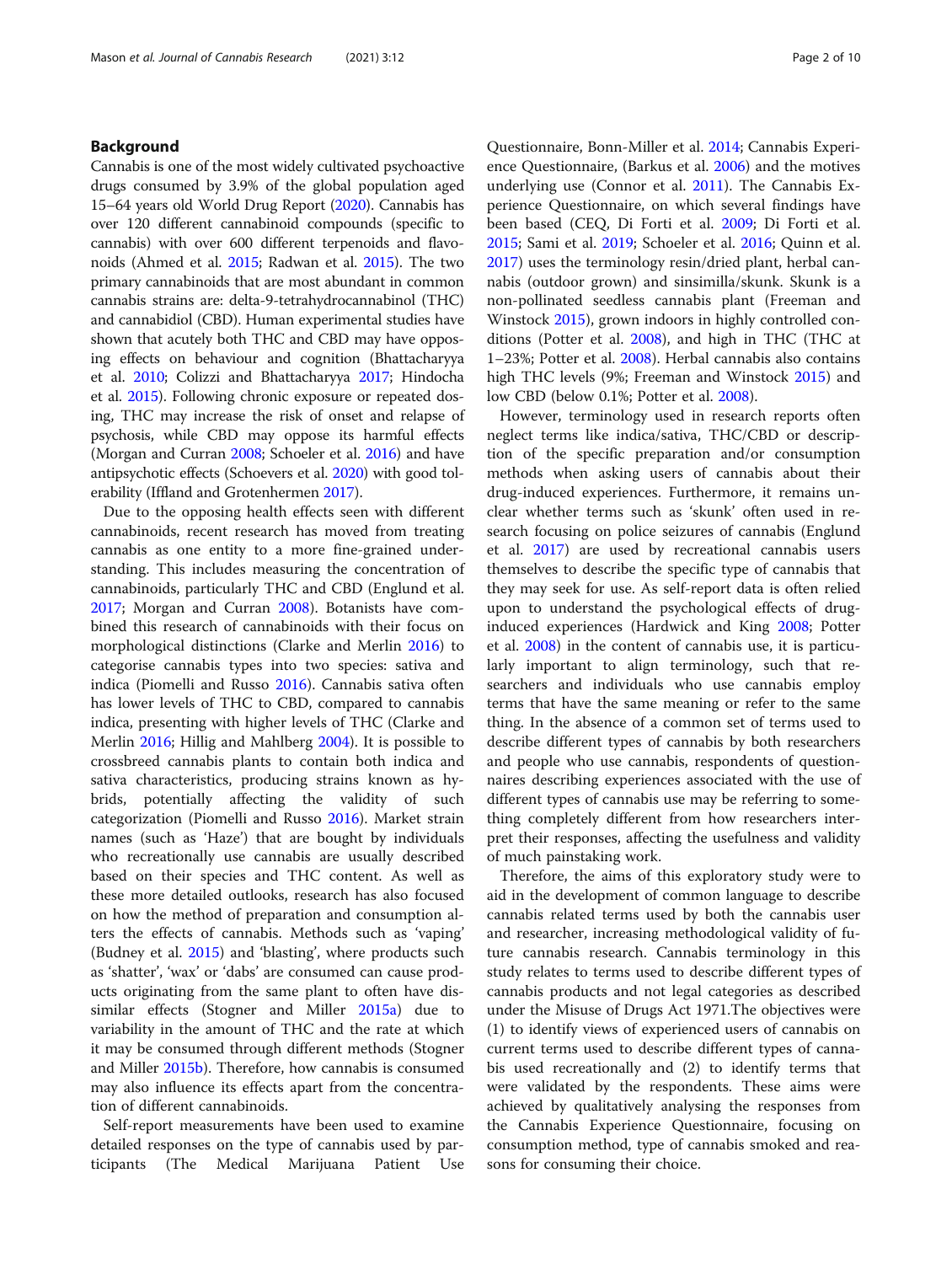# Methods

Following ethical approval from the Kings College, London Research Ethics Committee (REMAS HR-14/15- 0551), a web-based survey based on a modified version of the Cannabis Experiences Questionnaire (Barkus et al. [2006](#page-8-0)) was carried out. Participants were given an information sheet online and were asked to sign an online consent for (as required by the ethics committee) before they were able to take part in the survey. The survey was available to members of the public aged 18 and over, and data was collected between December 2015 and September 2016. Participants were recruited through advertising from the King's College London mailing list, as well as through social media sites (like Facebook, Tumblr and Twitter), given the opportunity to enter into a raffle of three prizes worth £10–£50 on completion of the questionnaire. Requests were made through social media with cannabis campaigning organisations, including the London Cannabis Club and CLEARUK to promote the study. The questionnaire was primarily used to collect data on cannabis use. We planned to address the main objectives once the data collection has ended. Using data collected from this survey, we have previously examined the association between psychotic-like experiences associated with cannabis use and cessation of cannabis use in a previous manuscript (Sami et al. [2019](#page-9-0)). The present study focuses on previously unreported data from the survey, specifically questions regarding the method of cannabis consumed, type and reason for this.

## CEQ questionnaire

The survey was based upon an instrument developed in Manchester and Wollagong (Barkus et al. [2006](#page-8-0); Barkus and Lewis [2008\)](#page-8-0) finding widespread use by researchers across populations over the last decade (Barkus and Lewis [2008](#page-8-0); Bianconi et al. [2016;](#page-8-0) Quinn et al. [2017](#page-9-0)). This questionnaire is a 46-item self-report scale focusing on frequency/pattern of use, age and type of use. The experience subscales are divided into pleasurable, psychosis-like and after-effect experiences (Barkus and Lewis [2008](#page-8-0)).

The survey used mixed methods including Likert scales for cannabis experiences and categorical responses to determine demographic data. Regarding the type and method of cannabis consumed, the survey asked the following question:

- (i) What type of cannabis do you use the most:
	- Hash (cannabis resin/solid)
	- Imported herbal cannabis
	- Homegrown skunk (sinsimilla)
	- Superskunk
	- Synthetic cannabis (such as spice or black mamba)

– Other (please specify) if there are names of brands please also specify: (free-text)

#### Qualitative analysis method

Qualitative analysis of all free-text responses was undertaken by a postgraduate psychology student (AM) supervised by qualitative methodologist (CN). These responses were in the free-text response mentioned earlier; the 'other' option regarding cannabis type consumed. Methodology followed was that of Iterative categorisation (Neale [2016](#page-9-0)), a systematic approach combining deductive and inductive coding specifically developed for analysis of qualitative data within the addictions research field. Deductive codes were developed through team discussion a priori, supplemented by inductive generation of 'in vivo' codes derived from the data (Neale [2016](#page-9-0)).

Prior to analysis, a deductive coding data file was developed to incorporate all responses. Inductive coding was generated, working line by line through the content of each free-text response. Responses were categorised by type of cannabis consumed views of respondents on current terms, terms validated by individuals who use cannabis and information about the marketed strain sources. The second step involved constructing a coding file, where the inductively derived codes were matched to the deductive coding file initially created. This was then condensed to an 'enablers' file (Additional file [1](#page-8-0): Appendix 1), where similar responses were grouped together per coding category. Lastly, a summarised analysis file (Additional file [1](#page-8-0): Appendix 2) was created to interpret the responses from each category. Analysis was discussed and agreed as a team throughout the process.

# Results

## **Demographics**

There were 1425 individuals who responded to the survey, including responses from 1231 individuals who had used cannabis at least once and 926 current cannabis users. One thousand one hundred seven participants provided any form of qualitative answers, i.e., they filled in any of the free-text boxes related to the reasons for their cannabis use or changes in use. Two hundred thirty-six (16.5%) participants provided qualitative answers for the CEQ question "What type of cannabis do you use the most" in the 'other' free-text response.

68.7% of respondents were male with an average age of 29.5 years (s.d. 10.3 years). Although the country of respondents was not routinely asked during the study, 531 participants agreed to a follow-up study and gave their place of residence. Four hundred ninety-four (93%) participants lived in the UK and 23 (4.3%) from Sweden. There were also a few responses from Brazil, Greece, Mauritius, the USA and Zimbabwe. 38.1% of the respondents reported previous mental health contact. While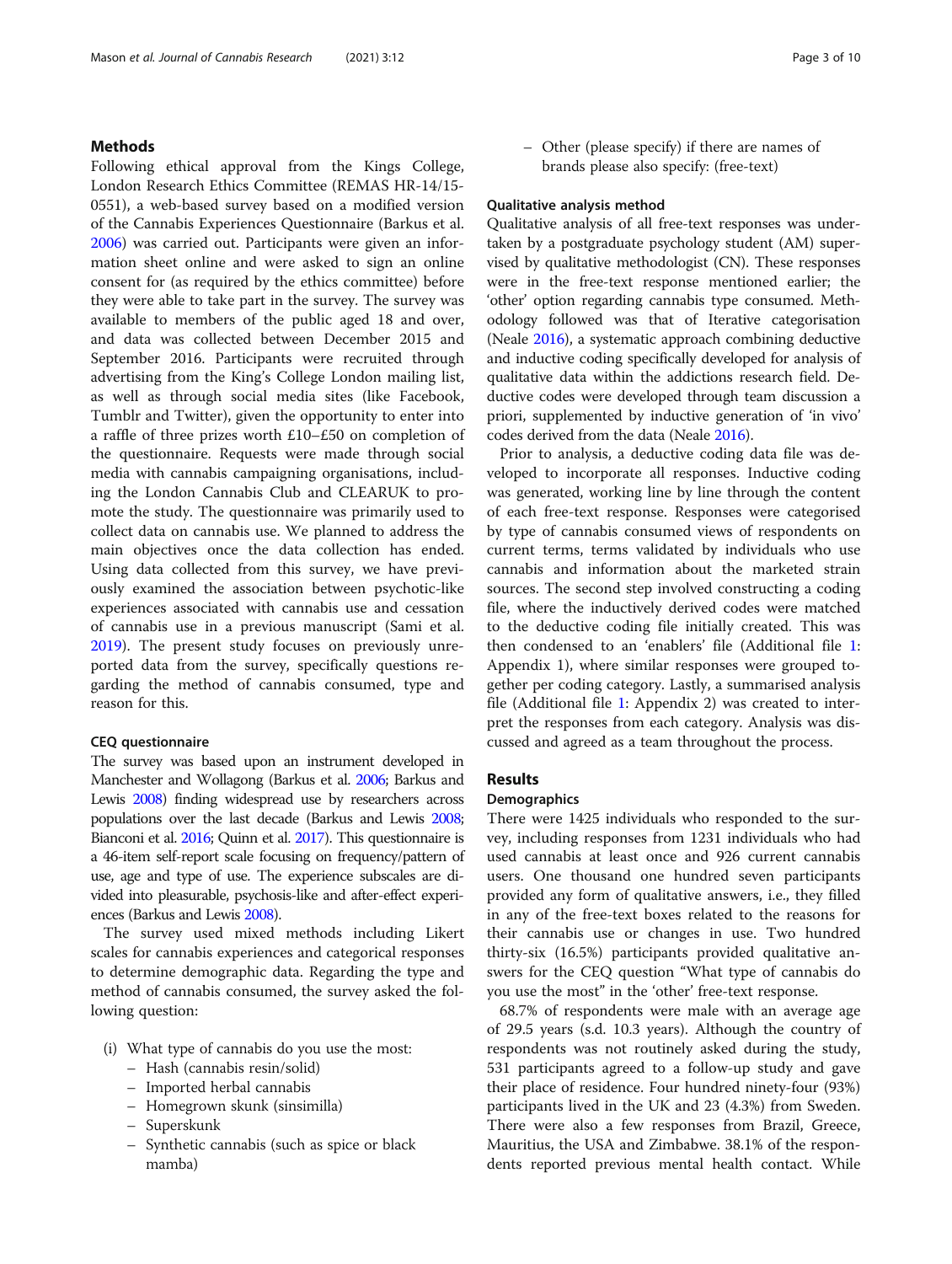the free-text information did not quantify this, it appeared to be related to depression, anxiety or stressful experience and treatment by counselling or a primary care setting. Regarding cannabis use, mean age of first use was 16.7 years (ranging from 7 to 55 years old). 75.2% of participants continued to use cannabis, with 18.4% agreeing they would stop in the future. Regarding frequency of cannabis use, 44.4% of participants used cannabis every day, 22% used it more than once a week, 13.2% used it a few times a month, 10.7% a few times a year and 5.6% once or twice generally. 4.1% of the data was missing for this question.

### Quantitative analysis of response frequency

From 236 free-text responses regarding type of cannabis used most commonly, 21 different themes/terms emerged as mentioned in the comments (350 total references, as some responses mentioned more than one theme). Regarding type of cannabis used, specific strain names were mentioned most frequently (130 out of 350 references), the most popular being Haze (46 out of 350), Cheese (27 out of 350) and Kush (19 out of 350). Other common cannabis types referred to were concentrates (37 out of 350; including 'concentrate', resin, dabs, wax, BHO/butane and shatter), indica/sativa (22 out of 350) and THC/CBD terms (22 out of 35). Terms such as hybrids (10 out of 350), strain origins (17 out of 350), edibles (8 out of 350) and herbal cannabis (7 out of 350) were mentioned less frequently. Out of all the participants ( $n =$ 236) who filled out free-text responses via the text box, 98 participants expressed dissent about the terms used by researchers to commonly describe types/categories of cannabis in their free-text responses regarding type of cannabis used. Participants most commonly expressed concern with use of the terms skunk and superskunk (78 out of 350) to describe cannabis categories. Less frequently, concern was expressed about the terms sinsemilla (7 out of 350), synthetic (5 out of 350), imported (5 out of 350) and homegrown (3 out of 350) used to describe cannabis types.

#### Qualitative analysis

Two over-arching themes were examined from the qualitative analysis: (1) views of respondents on current terms and (2) terms validated by experienced cannabis users. Regarding the first theme, terms that respondents commented on were sinsemilla, homegrown, synthetic, imported and skunk/super skunk. However, a significant amount of responses related solely to the terms skunk/ super skunk. Focusing on these terms, responses suggested that these terms were (i) unknown and undefined, (ii) incorrectly applied terms from the media, (iii) used to describe a wide range of market strain names and (iv) outdated terms referring to high THC levels.

Responses relating to the second theme 'user-validated terms' were categorised into (i) THC and CBD (ii) indica/sativa. (iii) Popular marketed strains and (iv) different preparation methods.

# Theme 1: views of respondents on the current terms; skunk/ superskunk

(1i) Terms are unknown and not clearly defined Participants reported these terms as not clearly defined or well-known terms. As many of these participants considered themselves to be frequent users of cannabis, they seemed certain that these terms were not in common use amongst cannabis users or that their existence was a 'myth'. Example responses from participants in this category were the following:

- 'What is homegrown skunk or super skunk- need to get terminology right before publishing.'
- 'What is super skunk? This terminology is unfamiliar to me - and I talk to a lot of cannabis users it really should be familiar.'
- 'I smoke strong home grown weed, there is no such thing as "skunk" or "super skunk" in the real world.'
- 'Don't entirely understand the names given above. I mostly smoke marijuana (skunk?), either home grown by my friends and/or dealers or imported from abroad. Not sure what "super skunk" is.'

(1ii) These terms are often used in the media, not scientific surveys One of the comments paired with the terms being unrecognised was their use in the media. Specifically, 'skunk' was seen as unacceptable and more a 'buzzword' that should not be used in a scientific setting. Some responses stated that the media use this word to signify 'well grown cannabis plants' or 'the flower of the plant'. While all these responses suggested a negative view on media use, some went on further to say that use of these 'buzzwords' causes individuals who use cannabis to lean heavily away from these terms. These responses can be seen below:

- 'Don't know what you mean by skunk/super skunk. If you mean do I smoke the flower of the plant then yes but that doesn't necessarily mean that its skunk. Not all cannabis flowers are skunk. Maybe do some research instead of using terminology used in the media. Especially if you're going to run a survey'.
- 'Amongst 'experienced' users, 'skunk' is not a recognised term-there is not a consensus on what exactly it is and the media over-using it as a buzzword causes us to lean heavily away from the term.'
- 'By 'super skunk' I assume you're just referring to what the media call skunk, aka well grown cannabis plants..?'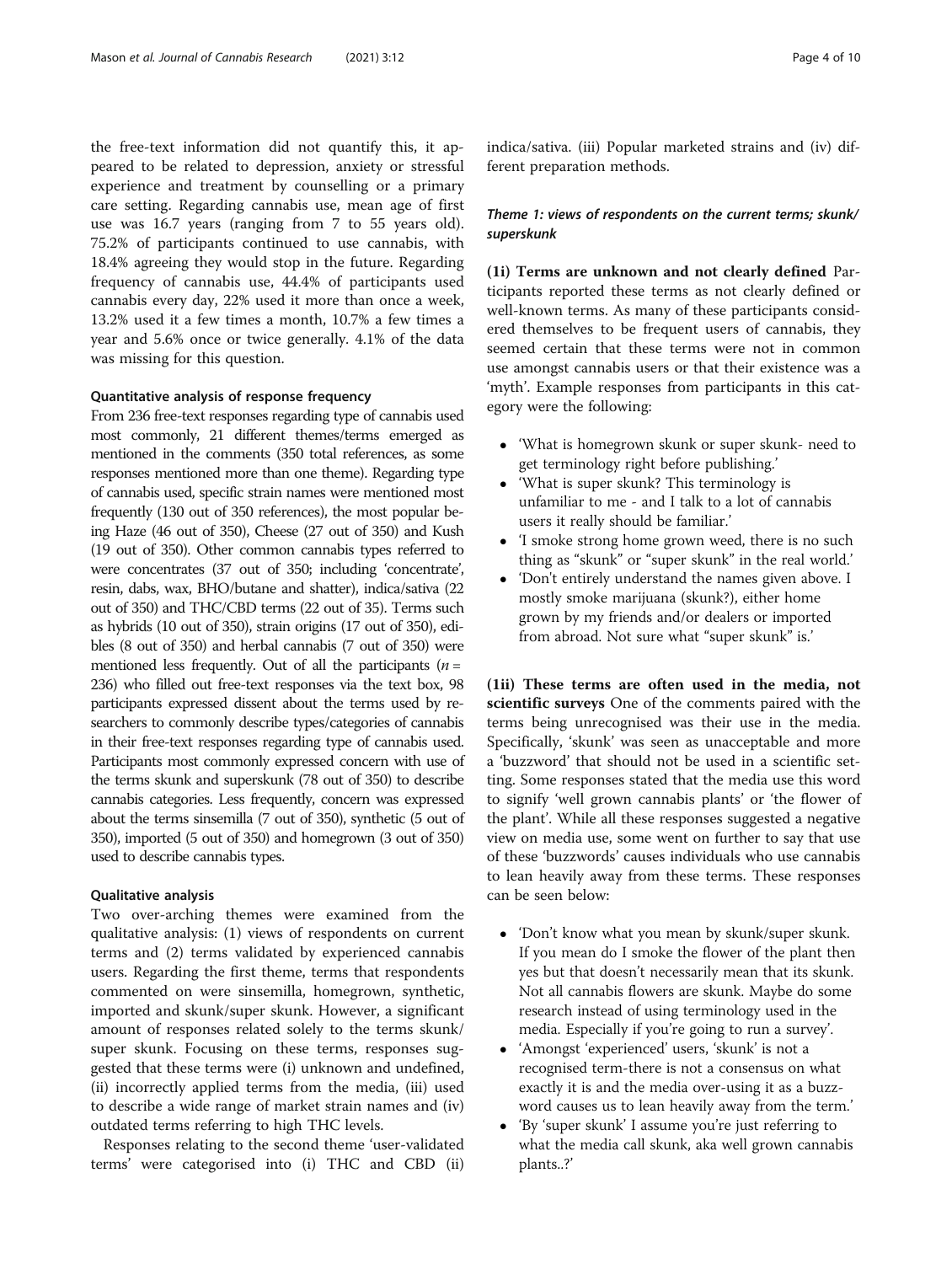'Inadequate- super skunk/skunk not acceptable terms- used solely by the media to promote cannabis.'

(1iii) These terms rarely reported by consumers are being used to generalise a wide range of market strain names Participants suggested that using the term skunk portrayed a lack of awareness of different marketed strains that were available. Responses also stated that this specific strain should not be highlighted as a main categorisation method, as it is not the main strain consumed by individuals who frequently use cannabis. This suggested perhaps a lack of understanding of the complexity of strains available and need on the part of researchers to reflect that in terms used to denote different types of cannabis strains available for recreational use. Examples of these responses can be seen below:

- "There are a thousand and one strains available. Skunk is one of them. It's like calling your vacuum cleaner a Hoover even if it's made by Dyson."
- 'Skunk is a specific strain, not a "type of cannabis". This is like asking "what type of alcohol do you use mostly? Vodka or Gin". This question is fundamentally flawed for the information you are trying to get.'
- 'I'm sorry: The terminology you have used makes it impossible to answer the question. "Skunk" is a single strain or small grouping of strains only, when there are 100s od strains that are not "Skunk".

(1iv) Overused and outdated term referring to THC levels Respondents also stated that the terms skunk and super skunk were often paired with THC levels that could be seen as terminology method in itself. Responses stated this was invalid as skunk itself is not strong and may not have significantly higher THC levels compared to other strains. This can be seen in the below responses:

- 'Firstly, most dealers don't have a clue whether the cannabis was imported or home grown and fewer tell the customer. Secondly, what on earth is super skunk? If you do a little bit of reading and see how cannabis is bred you will know skunk as you call it doesn't exist! That name being applied to high THC cannabis is plain wrong'
- 'Skunk and super skunk I find derogatory terms used to describe cannabis with low cbd content and a higher thc content. It's like describing a bottle of chateau rothschild like a bottle of lambrini. I use none of the above but I do use a good quality cannabis not from the street'.

 'I can only assume you are using the terribly inaccurate and misleading media term of cannabis that contains very high levels of THC and very low levels of CBD. Skunk itself it actually not that strong at all.'

# Theme 2: terminology mentioned by the respondents

(2i) THC and CBD One alternative method of categorisation that was suggested seemed to be based on THC/ CBD ratio. Conflicting responses were found referring to the ratio preferences of THC:CBD, with some showing no preference or favouring a 1:1 ratio. Other participants specified a preference for higher CBD to THC, contrasting responses preferring high sativa skunk with higher THC levels.

This was also connected to the method of preparation and consumption, with responses stating that cannabis oil has a 'better balance of CBD to THC', mentioning its use for THC wax (concentrated THC smoked off a vaporising pin) and use in pill form (500 mg CBD). Market strain names and indica/sativa terms were also paired with THC/CBD terms, suggesting a link to other terms that could also be used as valid terminology.

One participant stated that people who use cannabis needed to be responsible enough to know the difference between use and abuse when using high THC marketed strains. This suggests the importance of the actual approach and use of cannabis in relation to the chemical constituents consumed. While there were differing views on THC:CBD ratio preference and its paired terms, it was seen by participants as a means of identifying and categorising cannabis strains.

- '1:1 ratio THC/CBD Indica strains'.
- 'The weed I buy is mostly sativa but now and again I go for an indica. It probably has a fairly high THC/ CBD ratio as the buds a well formed and have a good coating of trichomes'.
- 'Girl scout cookies indica over 20% thc low cbd. Pineapple express over 22% thc'.
- 'High sativa skunk preferred as has good THC level.'
- Consumes cannabis oil- THC wax, concentrated THC smoked off a vaporising pin [p28].
- 'I prefer less of the THC and more of the CBD in a strain that is what seems to give me the most effective medicinal/pain relieving properties'.
- 'Likes other strong/high THC strains you need to be responsible to know the difference between use and abuse'.

(2ii) Indica/sativa Another term raised almost as frequently as THC/CBD was indica and sativa. When mentioned, general preference was usually for indica, with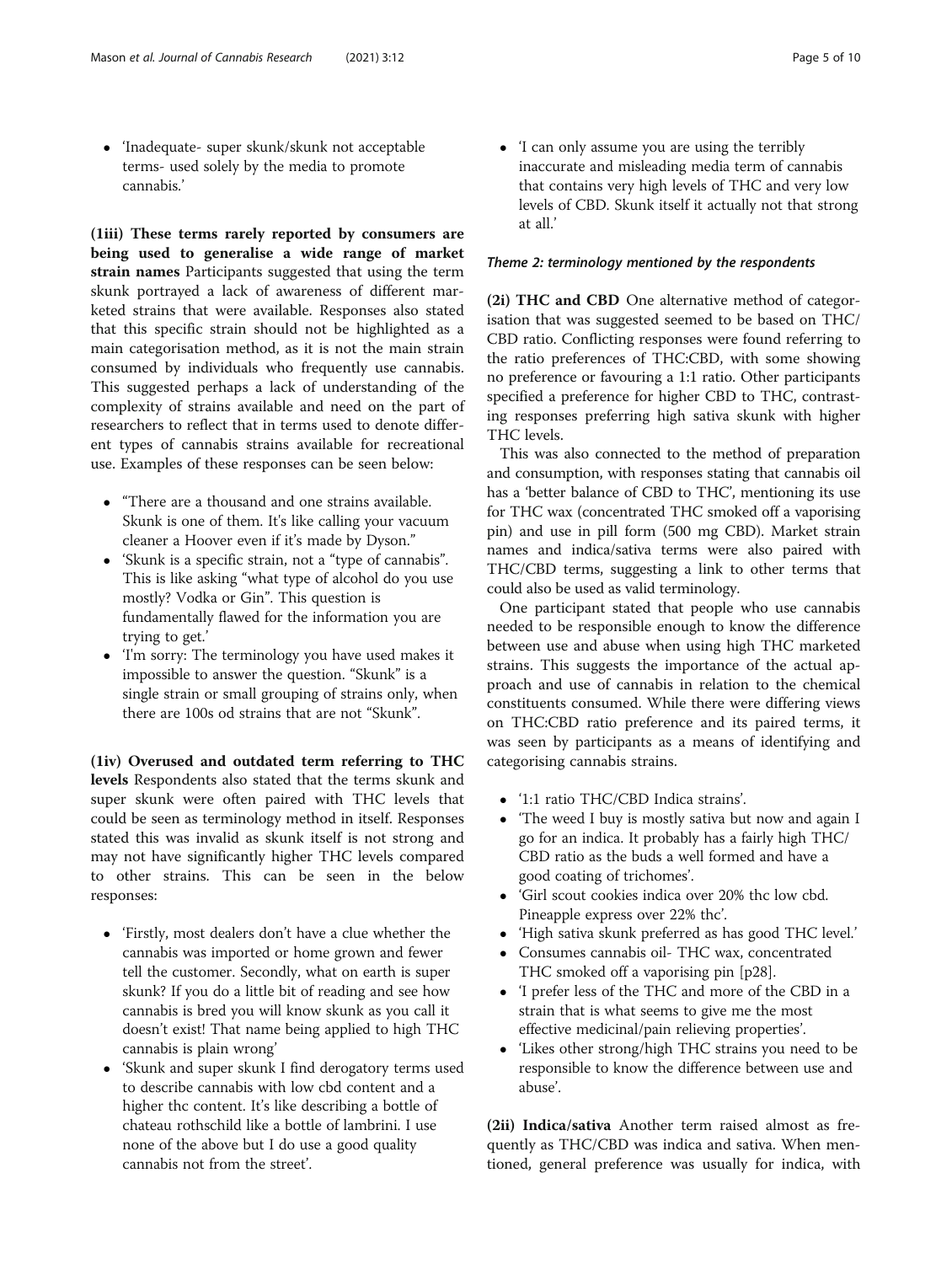both indica and sativa stated as helpful for medical purposes. Like THC/CBD, this phrase was often paired with a marketed strain term. Additionally, hybrids (a mixture of sativa and indica variants) were often mentioned. These responses (shown below) point towards a view that cannabis plant species may be considered by individuals who use cannabis as a viable categorization method.

- 'There are two different types of cannabis: indica and sativa'.
- 'There are many different cannabis strains eg. Blue Cheese, Afghan Kush, Silver haze. There is also two different types of cannabis, indica and sativa. The tick boxes are not adequate'.
- 'I normally try to find an indica that's got a good amount of CBD. I have back pain and constant sciatica. It's excellent as a muscle relaxant and helps as a sleep aid'.
- 'Sativa heavy hybrids are what they like the most, such as Jack Herer perfect for medical and recreational purposes'.
- 'Uses Jack Herer- an indica dominant hybrid made by combining shiva skunk (indica) and northern lights (indica)'.

(2iii) Popular marketed strains Instead of terms like skunk and THC/CBD used in addiction research, marketed strains were most frequently mentioned in the free-text response of cannabis type used. Frequently mentioned strain names were various Hazes, Kush and Cheese strains. In this sample, Lemon haze was the most frequently mentioned strain consumed, followed by amnesia haze, super silver haze and other hazes; grapefruit, Abyssinia, mango, silver haze, super bubblegum and golden haze. In terms of strength, participants mentioned general haze to be far stronger than other strains such as super Skunk, specifically mentioning super silver haze and super lemon haze.

Consumption of cheese strains was another frequently mentioned response, with participants stating it was mainly common in England and seen as highly regarded to get a 'high'. Different cheeses mentioned were Blue (seen as the strongest), Dutch and Buddha cheese. Six participants consumed Jack Herer, (described as an indica dominant hybrid), combining Shiva skunk with Northern lights indica strain. Jack Herer was utilised for medical (particularly pain-relief) and recreational purposes and helps with energy levels. The frequency of responses relating to each strain name can be found in Additional file [1](#page-8-0): Appendix 3.

(2iv) Alternative preparations concentrates/oils/ edibles Vaping and dabbing (formerly mentioned in the

introduction) were noted in the free-text response to be newer methods of consumption not included in the current survey, with other excluded options being consuming shatter, crumble and wax. A variety of oils were mentioned for example chocolate infused hash oil and various CBD oils. Edibles mentioned included infused coconut oil (seen as an appetite stimulant), butter weed with coffee (seen as relaxing), cannabis butter with already vaped herbs and hash infused chocolate. Considering the wide range of consumption methods as well as the effect these may have on the user's experience suggest the need to add these newer methods to current terminology. The range of responses can be seen below:

- 'Question is idiotic and misinformed, as are a few of the others already answered (no option for vaporising/dabbing in method of consumption question)'.
- 'The survey is incomplete- either vape medical weed or concentrates, oil, shatter, wax in vaporiser not smoking at all'.
- 'Butter weed with coffee= relaxing'.
- 'Wax, shatter and concentrates are also widely used, but too much money (£40-100 per gram) too strong for me and builds dependency and tolerance levels'.
- 'Then I make cannabis butter with the already vaped herbs and coconut oil, this makes a great muscle relaxant, painkiller, anti-depressant and appetite stimulant'.
- 'Not quite sure what type of cannabis I smokealmost all through a vape pen heating up cannabis oil which is then inhaled better than inhaling smoke from flames'.

# **Discussion**

In this exploratory study, we analysed qualitative responses of individuals who were experienced users of cannabis with regard to their views on terms used in the academic setting to describe cannabis. The results may suggest a potential disconnect between the common terms used by researchers to denote different types of cannabis and those used by cannabis consumers. Regarding the first aim, a sizeable proportion (around 40%) of those providing free-text responses indicated disagreement with the common terms used in research contexts to denote various types of cannabis. To a large extent, this disagreement was about use of the terms 'skunk' or 'superskunk'. Views were that these terms were seen as incorrectly applied to cannabis with high THC levels and a wide range of marketed strain names in both the research setting and in media reports. Secondly, terms validated by respondents that were also used in research were THC/CBD and indica/sativa. Other terms that were also deemed as important to respondents were of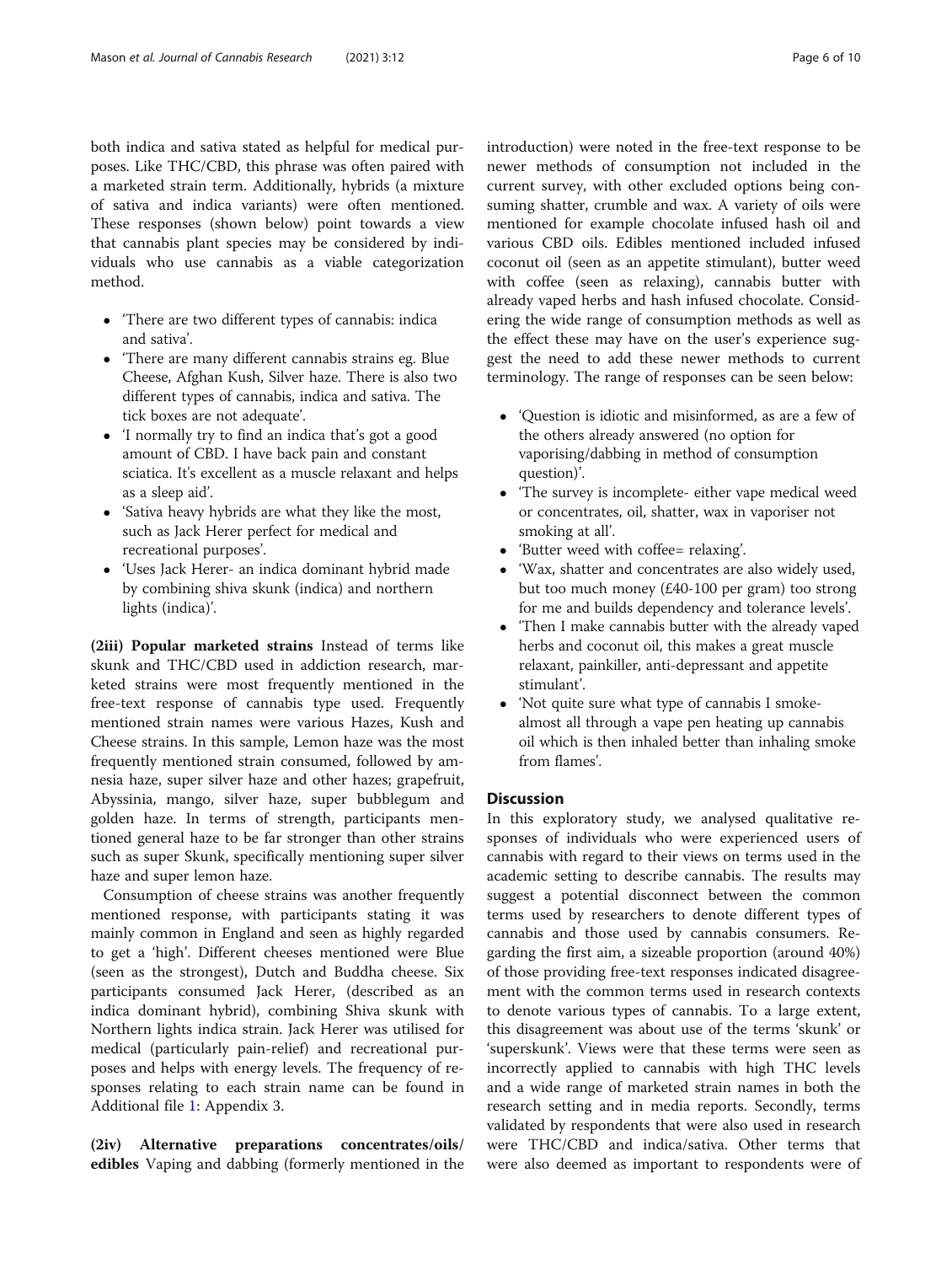marketed strain names, e.g. 'haze' and terms that referred to different methods of preparation of cannabis for use. This underscores the importance of involving cannabis users in the development of assessments for assessing cannabis use and its effects. Common terms used by both researchers and individuals who use cannabis often could include focusing specifically on THC/ CBD and indica/sativa terms and always including a question on the preparation method used.

When considering the strong opinions raised towards the term 'skunk', it is important to review the contextual history of its use. Potter and Chatwin [\(2012](#page-9-0)) have stated that the term 'skunk' originally had a precise meaning, relating to indoor-grown, high potency marketed strain. It has now been established in public discourse, in the media and by policy makers and academics to encompass a broad definition of a larger cannabis subset. Many participants in the present study indicated that the term generalises to a wide range of marketed strain names and should not be used as one of the key terms to categorise different types of cannabis. This is consistent with the idea that the term may convey different meanings to different individuals and may generalise a specific marketed strain to also refer to adulterated cannabis. Two other key themes raised by respondents suggested that skunk is often paired with high THC levels and is an overused term used in the media. This mirrors comments by Stevens ([2007](#page-9-0)) that the term has often been used in a pejorative sense to indicate excessive use of high potency cannabis. Responses in the present survey also seem to mirror participants' responses obtained in the survey carried out by Potter and Chatwin ([2012](#page-9-0)) as part of their qualitative analysis on cannabis classification. The views generated by the term 'skunk' perhaps may also indicate a distrust in the mind of some cannabis users that views of researchers about cannabis may potentially be coloured by prejudice. This may be due to the term inadvertently reinforcing existing media myths as well as due to the lack of a shared precise term meaning. Therefore, it may be the case that excessive use of this once precise term may have caused its original meaning to be lost and increased distrust in people who use cannabis frequently. This may have a general negative effect on participants who may be put off by research simply due to the use of terms like 'skunk', underscoring the importance of public involvement in understanding cannabis terminology to ensure that terms used are deemed credible by both people who use cannabis and researchers. However, it is also important to put this in perspective in that a relatively modest proportion of participants in the survey provided free-text responses regarding type of cannabis used, of whom less than half expressed negative views about the term 'skunk'.

Relating to the second aim, terms mentioned by respondents that were deemed as credible were those based on THC/CBD ratio and indica/sativa strains. Both these terms are used by researchers and botanists (Hillig and Mahlberg [2004](#page-8-0); Holland and Torres [2019\)](#page-8-0), and suggest the importance of reporting THC and CBD concentrations within the field of cannabis research. While these responses may suggest that these are valid methods of categorization, there are issues with the terms indica/sativa. In particular, considerable interbreeding and hybridization may have rendered any attempts at categorization based on physical properties of the plant (such as branching, height, leaf morphology) prone to errors and of limited utility in the absence of biochemical assays (Piomelli and Russo [2016](#page-9-0)). Other terminology highlighted by respondents was the manner in which cannabis was prepared and consumed. Examples of this would be vaping, dabbing, edibles through infused oils, coffee, butter and chocolate. Method of consumption is particularly important when considering how cannabis with high THC concentration may be prepared and consumed in a specific way by cannabis users (Kilmer et al. [2013\)](#page-9-0). This makes it harder to compare results from different academic studies or generalise these results to cannabis use in the general population when consumption methods may differ. Referencing consumption method also is useful in that, while participants may be unaware of the THC levels or specific strain consumed, they will have direct knowledge of the way they consume it. Therefore, including description of the consumption method in research could increase the validity of research particularly when generalising such results to the wider cannabis user population.

Terms mentioned by respondents that are not often used in research were specific marketed strain names. While internet databases often describe psychological characteristics and biochemical measurements of specific marketed strains (Leafly [2020\)](#page-9-0), these terms are rarely used by academics. The reason for this may relate to all the variables that could interfere with the results' validity. Each strain comes with a wide range of subjective experiences, perhaps due to different production companies selling seeds and strains between each other, affecting the characteristics of what is labelled as the same strain. Availability of strains is also susceptible to changes in consumer demand, thereby limiting the usefulness and reliability of marketed strain names over time as standard terminology. Also, specific strain names are inaccessible to researchers, meaning researchers would be relying solely on feedback from users. Englund et al. ([2017](#page-8-0)) suggested that future methods of strain access could be to collect joints of specific strains from individuals who use cannabis and test their cannabinoid concentration. However, cannabis sample collection is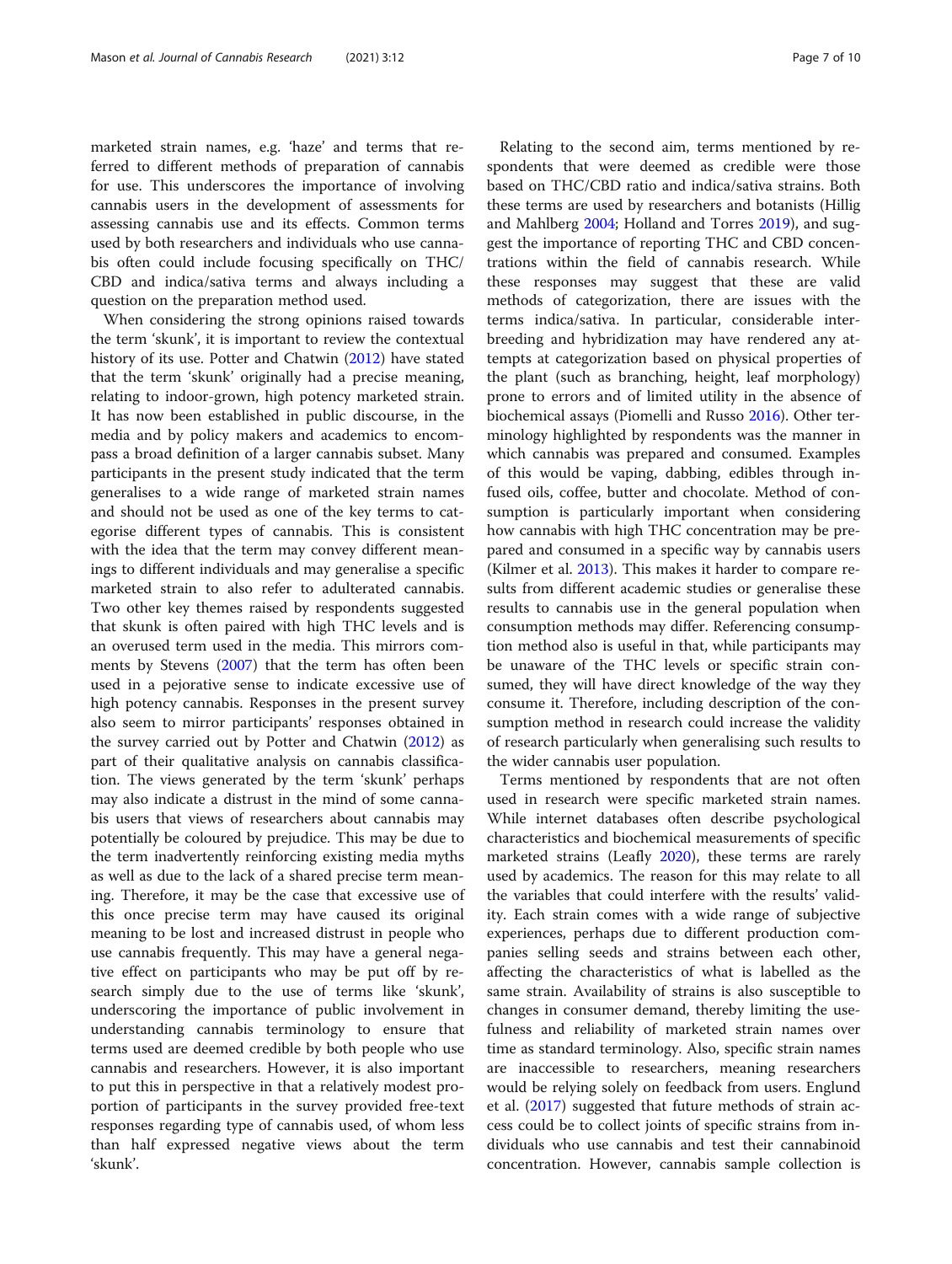expensive, yet to be validated and is challenging to do in certain geographical jurisdictions because of legal implications (e.g. in the USA). It is important that the method used is seen as unbiased to the cannabis user, reflective of actual usage as well as feasible to be applied by the academic and botanist. Therefore, use of marketed strain terms as a method of categorisation may have limited utility in the research context until such strains could be accessed for research.

In light of this, it is also important to consider the sample of participants who responded to this survey. Our sample reflected the views of more experienced cannabis users, who may have different opinions on terms used to refer to various types of cannabis used recreationally due to their greater knowledge and awareness of the effects of cannabis containing different combinations of cannabinoids. Individuals who use cannabis less frequently may have less familiarity with some of the terms suggested before (such as THC/CBD or indica/sativa). Therefore, in order to ensure appropriate use of such terms in the context of research on cannabis use, they may need to be tailored to target participants. Further, it is worth noting that out of over 1100 respondents who provided any free-text responses, only 236 participants provided responses regarding type of cannabis used, indicating that such views may not necessarily fully represent the views of the wider population of cannabis users. Additionally, it is important to highlight that most respondents of the present survey lived in the UK and therefore results presented herein may not reflect opinions of cannabis users residing in other countries. This may reflect the need for considering regional variation of terms used to refer to different types/ categories of cannabis.

The terms formerly mentioned that may be used to denote various types of cannabis with a precise meaning shared between researchers and users of cannabis present with their own limitations. Firstly, it is worth noting that previous work (Potter and Chatwin [2012\)](#page-9-0) has indicated issues with use of the term 'skunk' as identified. As we used the CEQ, which had already been published and demonstrated high validity and reliability when administered in online, student, clinical and non-clinical cohorts (Barkus et al. [2006;](#page-8-0) Barkus and Lewis [2008](#page-8-0); Stirling et al. [2008](#page-9-0); Quinn et al. [2016\)](#page-9-0), we did not carry out any separate piloting before initiating the present study. Nevertheless, results presented here highlight the importance of including potential respondents in the design of survey questions as well as piloting survey questions before they go live. Regarding the term 'skunk', research emerging out of certain countries such as the USA does not commonly refer to this term, meaning that concerns about use of this term may reflect more on UK-based research. Relating to indica/sativa terms, as highlighted before, focusing on the physical characteristics of the plant that help distinguish them may not reliably suggest the plant extract's biochemical content (Piomelli and Russo [2016](#page-9-0)) and subsequent psychological effects. Previous research has suggested that the morphological distinctions between cannabis plants may be appropriate for cannabis plant growers interested in the botanic side (Jikomes [2018](#page-9-0)) rather than those investigating the psychological effects of different strains. Secondly, there is little evidence suggesting a concrete difference between indica and sativa, with recent evidence suggesting no distinct genetic difference (Schwabe and McGlaughlin [2019\)](#page-9-0). Therefore, future research may focus on relating data from users' feedback on specific effects with measurement of the actual THC and CBD concentration in cannabis used by them.

While the current study aimed to solely explore respondents' feedback regarding cannabis terms, future work on cannabis experiences should not simply rely on self-report data. They should formally assess chemical composition of cannabis used and incorporate this with contextual information on the purpose of cannabis use (e.g. whether for 'medicinal' or recreational purposes). It is worth noting that other factors that may influence the effects of cannabis, such as origin of seed, storage or distribution methods were not considered in this study. This was due to the need to identify simple and understandable cannabis terms, rather than incorporate all factors (not raised by respondents) that may affect different components of cannabis. Additionally, data was not collected on where respondents were getting their cannabis from. This may have affected responses, as individuals buying cannabis online may be more likely to refer to specific branded strains, while categories used in research (skunk, oils or resin) may be more relevant to individuals who use dealers or friends. Therefore, future work should collect data on where participants' obtain their cannabis from to help develop a fuller understanding. There is also a 'self-selection' bias, which may have affected the modest amount of free-text responses provided, with respondents being more likely to be current users compared to past cannabis users. Therefore, future studies looking at self-report data should consider recruitment strategies that ensure a more representative view of cannabis users and investigate differences between current and past cannabis users. Lastly, as the extracted qualitative data was not linked with individual participant data, it was not possible to examine the frequency of cannabis use specifically within those who provided a free-text response. Therefore, future work should investigate whether the terminology reported here are only preferred by a subgroup of cannabis users with particular usage patterns.

One of the key strengths of the present study was the rigorous and transparent methodological procedure used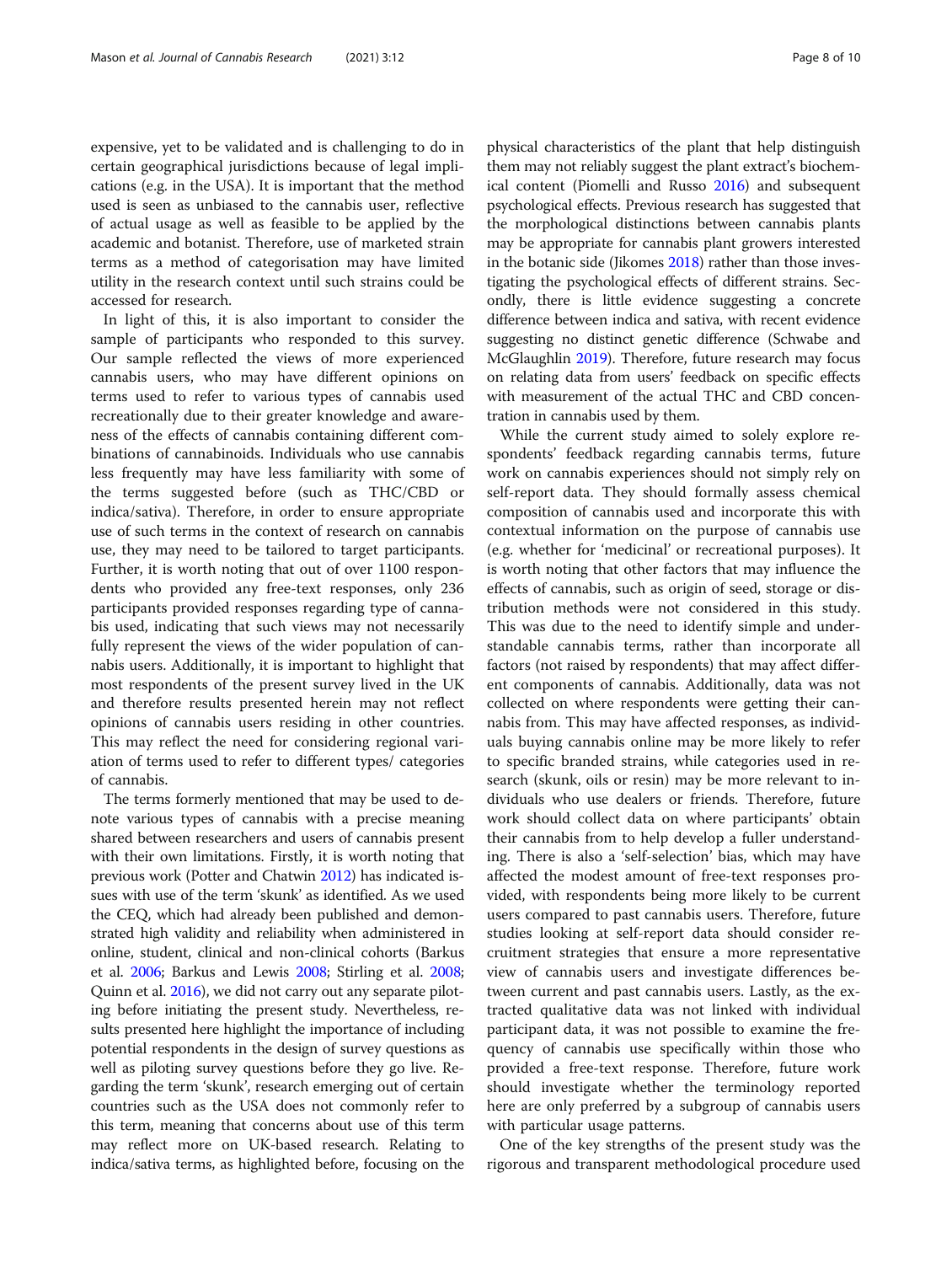<span id="page-8-0"></span>to analyse the qualitative data. This increased the contextual validity of results, especially due to the small amount of variance regarding terms mentioned and contrasting responses. Therefore, themes could be clearly coded depending on the cannabis term mentioned and easily validated through each stage. Secondly, this was one of the first studies to look into responses to terminology from the perspective of individuals who use cannabis frequently, linking to the current importance of public and patient involvement in research.

# Conclusions

In conclusion, this study underscores the importance of incorporating views of experienced individuals who frequently use cannabis on terms currently used to describe cannabis in research contexts to ensure that assessments use credible terms, connecting the researcher with users in the general population. Results presented here indicate a need to move towards descriptors that incorporate information on the concentration of key cannabinoids as well as information on methods of preparation and consumption.

#### Abbreviations

THC: Delta-9-tetrahydrocannabinol; CBD: Cannabidoil

#### Supplementary Information

The online version contains supplementary material available at [https://doi.](https://doi.org/10.1186/s42238-021-00065-1) [org/10.1186/s42238-021-00065-1.](https://doi.org/10.1186/s42238-021-00065-1)

Additional file 1: Appendix 1. Enablers file. Appendix 2. Summarised analysis file. Appendix 3. Frequency of responses for each cannabis strain.

#### Acknowledgements

Dr. Jonathan Newman, University of Sussex.

#### Authors' contributions

AM as first author, analysed and interpreted the data, wrote up and modified the manuscript after edits until its completion. MS recruited participants for the survey, aided in data analysis and edited the manuscript. CN aided in data analysis and in editing the first version of the manuscript. SB as corresponding author recruited participants for the survey and edited the manuscript until its completion. All authors read and approved the final manuscript.

#### Funding

N/A.

#### Availability of data and materials

Summarized data is available from the authors on request, and other results from this survey have been reported previously (Sami et al. [2019\)](#page-9-0). The authors do not have ethical approval to provide individual participant data.

### **Declarations**

#### Ethics approval and consent to participate

Ethical approval from the Kings College, London Research Ethics Committee (REMAS HR-14/15-0551).

#### Consent for publication

All authors.

#### Competing interests

The authors declare that they have no competing interests.

#### Author details

<sup>1</sup>Department of Psychosis Studies, Institute of Psychiatry, Psychology and Neuroscience, King's College London, London SE5 8AF, UK.<sup>2</sup>Institute of Mental Health, University of Nottingham, Triumph Road, Jubilee Campus, Nottingham, UK.<sup>3</sup> School of Medicine Health Policy & Practice, University of East Anglia, Norwich, UK.

#### Received: 17 May 2020 Accepted: 29 March 2021 Published online: 29 April 2021

#### References

- Ahmed SA, Ross SA, Slade D, et al. Minor oxygenated cannabinoids from high potency Cannabis sativa L. Phytochemistry. 2015;117:194–9. [https://doi.org/1](https://doi.org/10.1016/j.phytochem.2015.04.007) [0.1016/j.phytochem.2015.04.007](https://doi.org/10.1016/j.phytochem.2015.04.007).
- Barkus E, Lewis S. Schizotypy and psychosis-like experiences from recreational cannabis in a non-clinical sample. Psychol Med. 2008;38:1267–76.
- Barkus EJ, Stirling J, Hopkins RS, Lewis S. Cannabis-induced psychosis-like experiences are associated with high schizotypy. Psychopathology. 2006;39: 175–8. <https://doi.org/10.1159/000092678>.
- Bhattacharyya S, Morrison PD, Fusar-Poli P, et al. Opposite effects of δ-9 tetrahydrocannabinol and cannabidiol on human brain function and psychopathology. Neuropsychopharmacology. 2010;35:764–74. [https://doi.](https://doi.org/10.1038/npp.2009.184) [org/10.1038/npp.2009.184.](https://doi.org/10.1038/npp.2009.184)
- Bianconi F, Bonomo M, Marconi A, et al. Differences in cannabis-related experiences between patients with a first episode of psychosis and controls. Psychol Med. 2016;46:995–1003. <https://doi.org/10.1017/S0033291715002494>.
- Bonn-Miller MO, Boden MT, Bucossi MM, et al. Self-reported cannabis use characteristics, patterns and helpfulness among medical cannabis users. Am J Drug Alcohol Abuse. 2014;40:23–30. [https://doi.org/10.3109/00952990.2013.](https://doi.org/10.3109/00952990.2013.821477) [821477](https://doi.org/10.3109/00952990.2013.821477).
- Budney AJ, Sargent JD, Lee DC. Vaping cannabis (marijuana): parallel concerns to e-cigs? Addiction. 2015;110:1699–704. <https://doi.org/10.1111/add.13036>.
- Clarke RC, Merlin MD. Cannabis domestication, breeding history, present-day genetic diversity, and future prospects. CRC Crit Rev Plant Sci. 2016;35(5-6): 293–327. <https://doi.org/10.1080/07352689.2016.1267498>.
- Colizzi M, Bhattacharyya S. Does Cannabis Composition Matter? Differential Effects of Delta-9-tetrahydrocannabinol and Cannabidiol on Human Cognition. Curr Addict Rep. 2017;4:62–74. [https://doi.org/10.1007/s40429-017-](https://doi.org/10.1007/s40429-017-0142-2) [0142-2.](https://doi.org/10.1007/s40429-017-0142-2)
- Connor JP, Gullo MJ, Feeney GFX, et al. Validation of the Cannabis Expectancy Questionnaire (CEQ) in adult cannabis users in treatment. Drug Alcohol Depend. 2011;115:167–74. [https://doi.org/10.1016/j.drugalcdep.2010.10.025.](https://doi.org/10.1016/j.drugalcdep.2010.10.025)
- Di Forti M, Marconi A, Carra E, et al. Proportion of patients in south London with first-episode psychosis attributable to use of high potency cannabis: a casecontrol study. Lancet Psychiatry. 2015;2:233–8. [https://doi.org/10.1016/S2215-](https://doi.org/10.1016/S2215-0366(14)00117-5) [0366\(14\)00117-5](https://doi.org/10.1016/S2215-0366(14)00117-5).
- Di Forti M, Morgan C, Dazzan P, et al. High-potency cannabis and the risk of psychosis. Br J Psychiatry. 2009;195:488–91. [https://doi.org/10.1192/bjp.bp.1](https://doi.org/10.1192/bjp.bp.109.064220) [09.064220](https://doi.org/10.1192/bjp.bp.109.064220).
- Englund A, Freeman TP, Murray RM, McGuire P. Can we make cannabis safer? Lancet Psychiatry. 2017;4:643–8.
- Freeman TP, Winstock AR. Examining the profile of high-potency cannabis and its association with severity of cannabis dependence. Cambridge University Press. 2015;45(15):3181–9. [https://doi.org/https://doi.org/10.1017/S003329171](https://doi.org/https://doi.org/10.1017/S0033291715001178.) [5001178.](https://doi.org/https://doi.org/10.1017/S0033291715001178.)

Hardwick S, King L (2008) Home Office Cannabis Potency Study 2008. Home Office. Hillig KW, Mahlberg PG. A chemotaxonomic analysis of cannabinoid variation in Cannabis (Cannabaceae). Am J Bot. 2004;91(6):966–75. [https://doi.org/10.3](https://doi.org/10.3732/ajb.91.6.966)

- [732/ajb.91.6.966.](https://doi.org/10.3732/ajb.91.6.966) Hindocha C, Freeman TP, Schafer G, et al. Acute effects of delta-9 tetrahydrocannabinol, cannabidiol and their combination on facial emotion recognition: a randomised, double-blind, placebo-controlled study in cannabis users. Eur Neuropsychopharmacol. 2015;25:325–34. [https://doi.org/1](https://doi.org/10.1016/j.euroneuro.2014.11.014) [0.1016/j.euroneuro.2014.11.014](https://doi.org/10.1016/j.euroneuro.2014.11.014).
- Holland JG, Torres CA. Lost in translation: an overinterpretation of the acute effects of cannabinoids. Transl Psychiatry. 2019;9:342. [https://doi.org/10.1038/](https://doi.org/10.1038/s41398-019-0669-1.) [s41398-019-0669-1.](https://doi.org/10.1038/s41398-019-0669-1.)